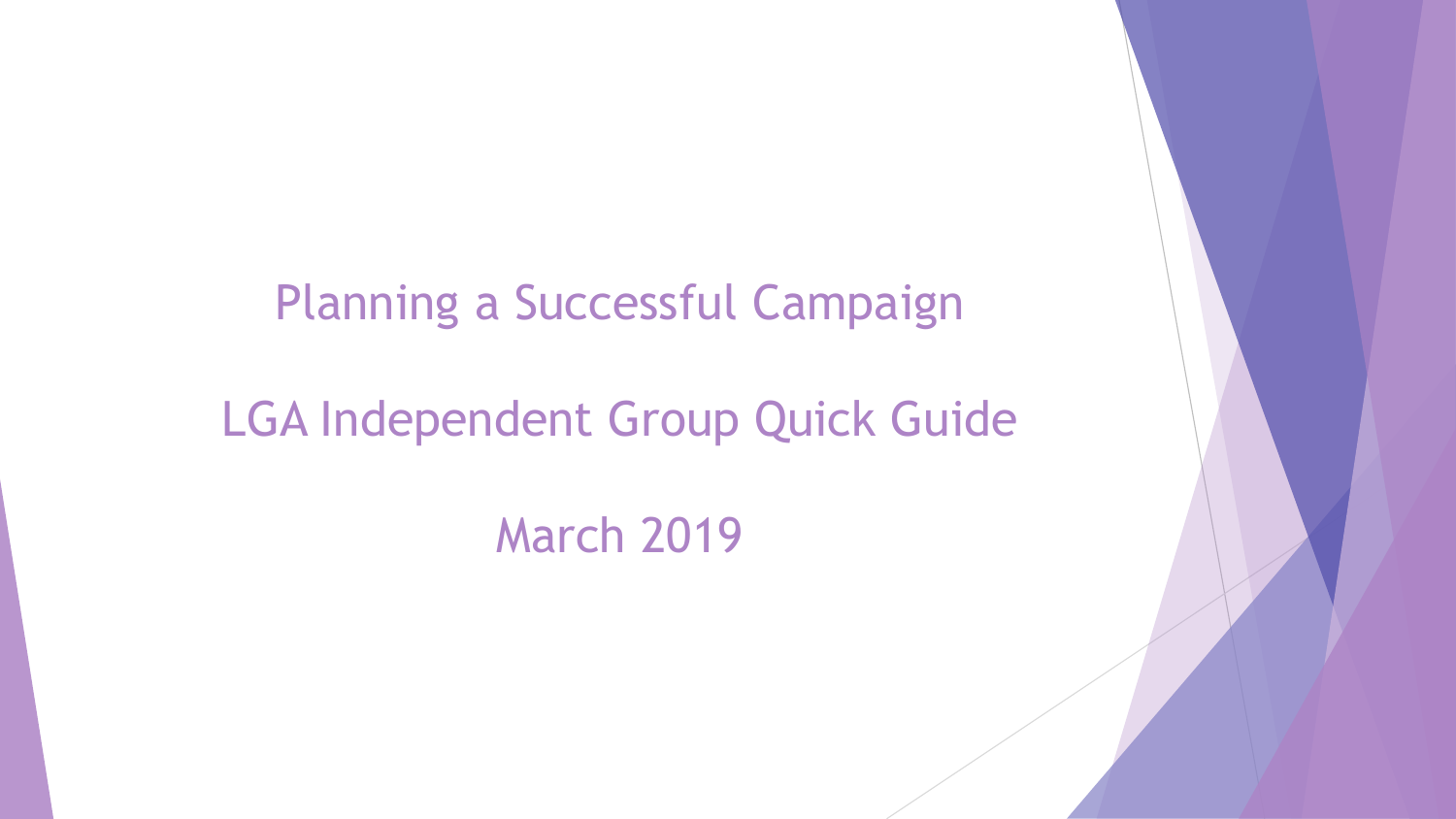# Getting Started

There are a lot of things that you will need to do, if you are to be successful in being elected as an Independent Councillor.

- Leave nothing to chance.
- Plan ahead in plenty of time.

• Not having a party machine behind you means you need to be very organised. Do not think that you can leave anything to the last moment.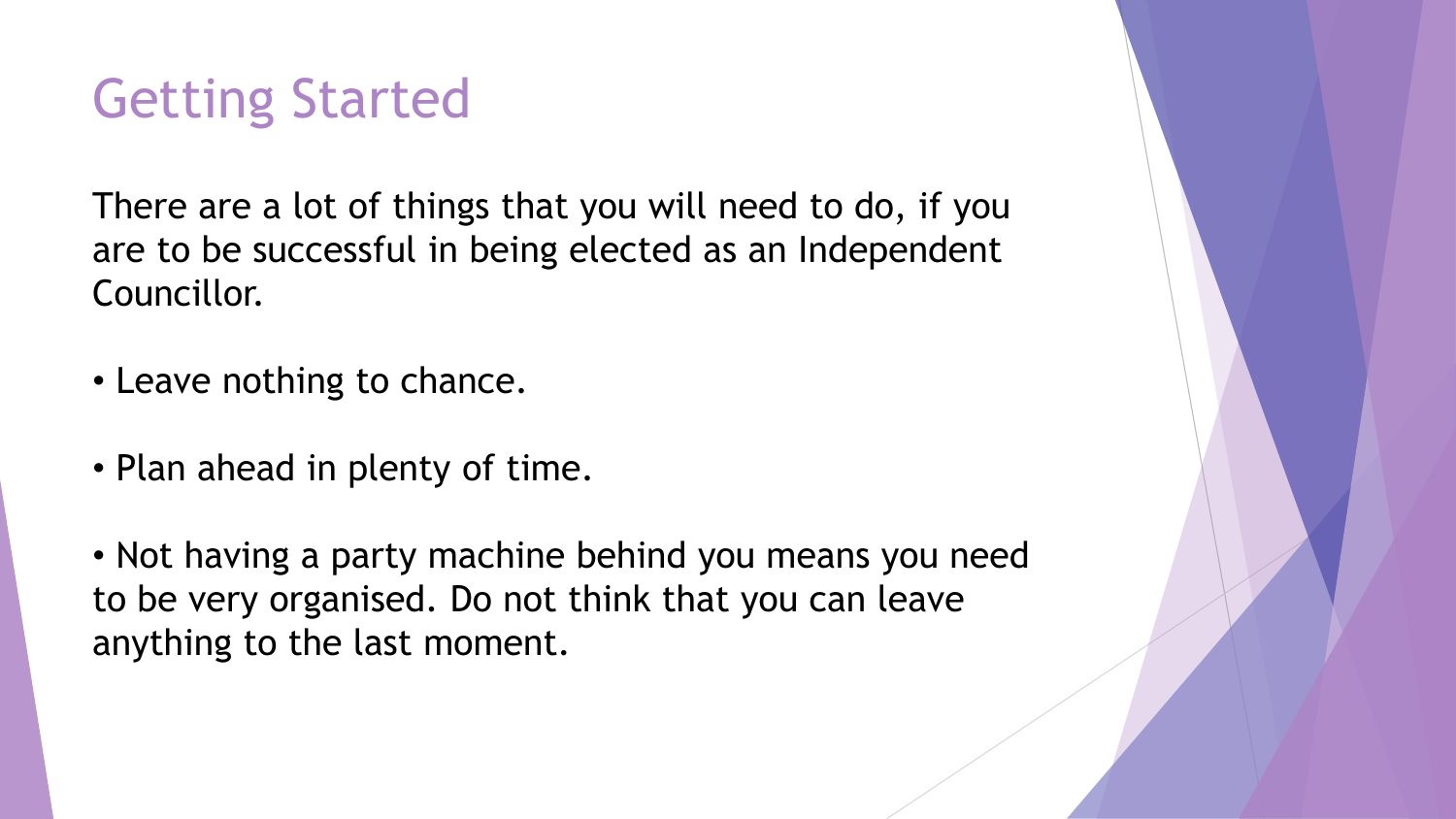Remember the 5 P's - Proper **Planning Prevents** Poor Performance

One way to do this is to have a count-down timetable.

Key dates have been provided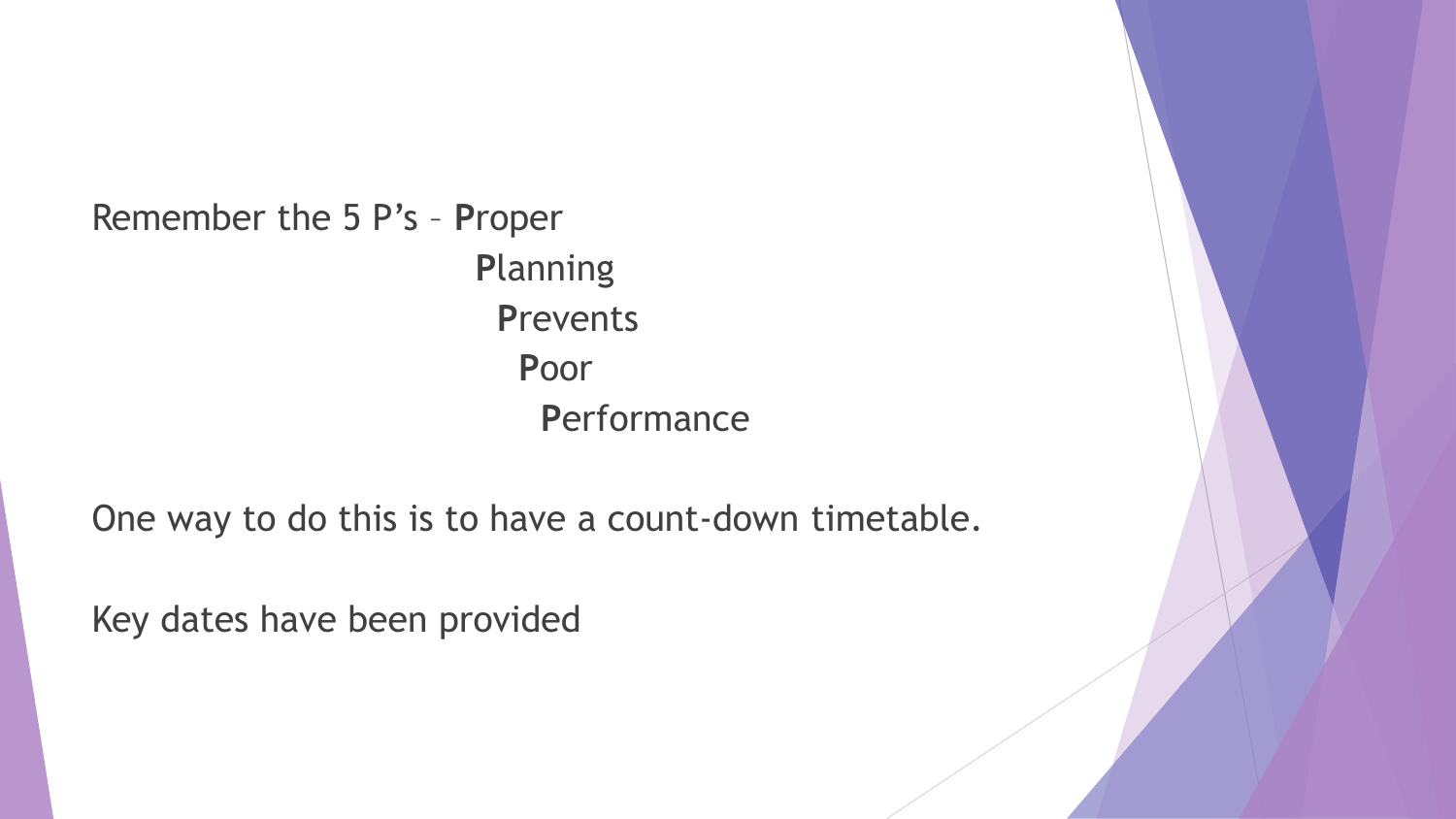## To win an election you need to

- **1. Register as a Candidate**
- **2. Register an Election Agent**
- **3. Find supporters** prepared to help with the campaigning
- **4. Plan out how many leaflets and other election materials you are going to produce and when** (remember to think about distribution too)
- **5. Think about other ways of getting your message out** (including using local media – i.e. radio and newspaper – or social media sites)
- **6. Keep a record of all your election expenses**  it is advisable to arrange for your Election Agent to approve and pay all expenses incurred during your election campaign.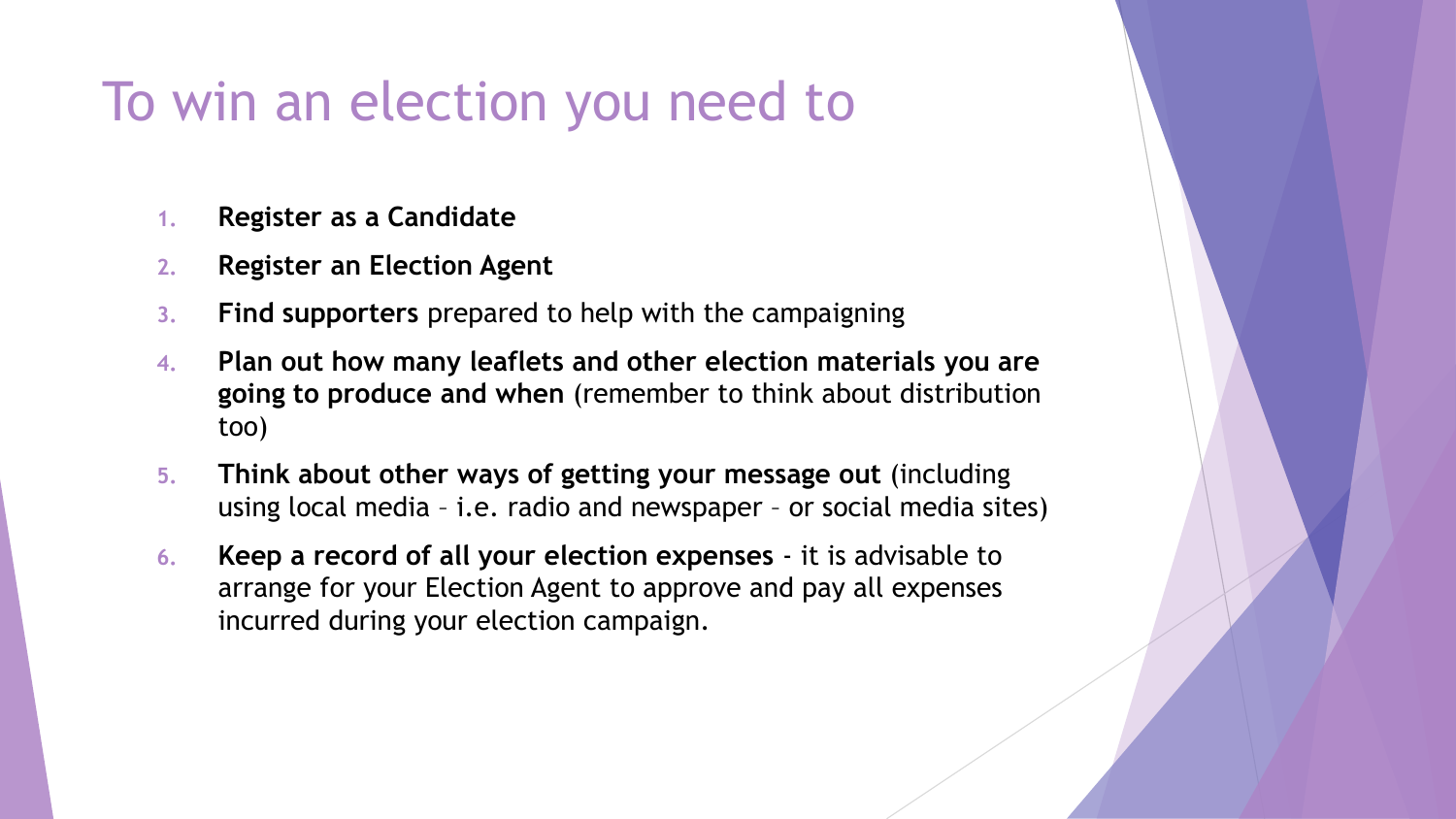#### **Planning Your Election Campaign March 2019 March 2019**

| <b>Sunday</b>                                                                                                                     | Monday                                                                                                                 | <b>Tuesday</b>                                                                       | Wednesday | <b>Thursday</b>                                                                             | <b>Friday</b>                                                                                                 | Saturday       |
|-----------------------------------------------------------------------------------------------------------------------------------|------------------------------------------------------------------------------------------------------------------------|--------------------------------------------------------------------------------------|-----------|---------------------------------------------------------------------------------------------|---------------------------------------------------------------------------------------------------------------|----------------|
| Please note that election<br>expenses commence from<br>the day you are announced<br>as the candidate not the day<br>your register |                                                                                                                        |                                                                                      |           |                                                                                             | 1                                                                                                             | $\overline{2}$ |
| $\overline{3}$                                                                                                                    | 4<br>Have you gathered your<br>supporters & planned<br>your election campaign?                                         | 5                                                                                    | 6         | $\overline{7}$                                                                              | 8                                                                                                             | 9              |
| 10                                                                                                                                | 11 Have you contacted<br>your Returning Officer to<br>check the election<br>timetable & get forms &<br>guidance notes? | 12                                                                                   | 13        | 14 Have you prepared<br>your "Election<br>Introduction"? - you<br>should be at proof stage. | 15                                                                                                            | 16             |
| 17                                                                                                                                | 18                                                                                                                     | 19                                                                                   | 20        | 21                                                                                          | 22 Have you ordered<br>rosettes for your<br>canvassers & polling<br>station volunteers? If not,<br>order now! | 23             |
| 24                                                                                                                                | 25                                                                                                                     | 26<br>Formal notice of election<br>(25 <sup>th</sup> working day before<br>election) | 27        | 28<br>Have you ordered any<br>posters or other similar<br>election materials?               | 29<br>Have you delivered you<br>"Election Introduction"<br>sheets?                                            | 30             |
| 31                                                                                                                                |                                                                                                                        |                                                                                      |           |                                                                                             |                                                                                                               |                |

**PLEASE CHECK ALL OFFICIAL DEADLINE DATES WITH YOUR RETURNING OFFICER REMEMBER NOT TO LEAVE IT TO THE FINAL DEADLINE TO RETURN ANYTHING – IT COULD TURN OUT TO BE TOO LATE**